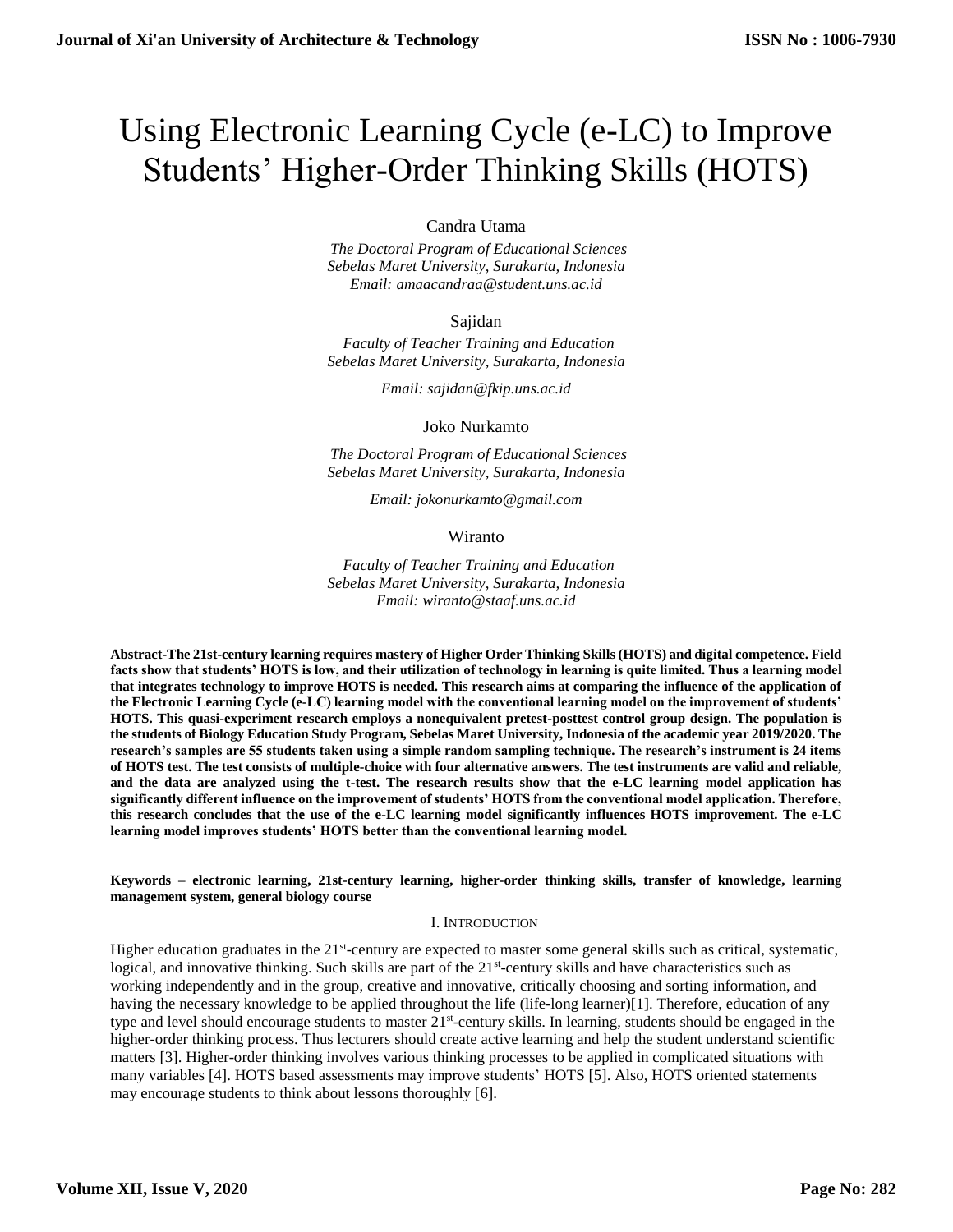Higher-order thinking skills are part of the  $21<sup>st</sup>$ -century skills with many definitions [7], [8]. The higher-order thinking skills which may be included in the development of higher education curriculum as a transfer of knowledge include cognition, analysis, evaluation, and creation domains of Bloom's taxonomy revised by Anderson [9], [10]. Teaching skills cannot be separated from learning models, methods, and strategies. The utilization of different learning strategies may show distinct correlations between students' attitudes towards the skills learned and their cognitive learning result itself [11].

The 21<sup>st</sup>-century skills include digital competence, which is often referred to as digital literacy, as an impact of industrial revolution 4.0 [12], [13]. This digital literacy is closely related to the instrument or method in technology utilization [14]. The 21<sup>st</sup>-century skills may be developed with the assistance of varied technologies, in which some become hits such as the Internet of Things (IoT) and Artificial Intelligence (AI).

The Government of Indonesia quickly responds by arranging regulation related to the 21<sup>st</sup>-century skills through the Ministry of Education and Culture (Kemendikbud) and the Ministry of Research, Technology, and Higher Education (Kemenristekdikti). Kemendikbud has released the National Higher Education Standards (SNPT) requiring a bachelor to have higher-order thinking skills. In line with this, Kemenristekdikti also arranges regulation on the implementation of learning using technology assistance such as distance education (PJJ) or distance learning. This regulation is expected to help related parties, particularly educators, in preparing the next generation to compete globally using 21<sup>st</sup>century skills.

#### II. LITERATURE REVIEW

### *2.1 HOTS learning using technology*

The rapidly developing technology will lead to a change to the education process and curriculum, particularly in the utilization of technology as media and source of knowledge. Education objectives and curriculum should be adjusted to the development of science and technology and information system; thus students will readily face any challenges  $[14]–[16]$ .

The 21<sup>st</sup>-century skills, particularly HOTS, may be developed with the assistance of technology (Kong et al., 2014; Lee, Lim, & Kim, 2017; Songkram, 2015), such as the Internet of Things and Artificial Intelligence. Consequently, HOTS based course is not necessarily conducted face to face in class (offline) like traditional learning but may be replaced with online learning. Therefore, lecturers, as an educator, are expectedly able to improve innovation and creativity in the learning process to achieve learning objectives and thus motivate students for better learning outcome [19], [20].

Internet technology may be utilized in daily life to teach higher-order thinking skills. Besides getting used to using technology with their gadgets, students will also be motivated to and like to use a smartphone in learning; thus the materials may be repeated and memorized for an extended period [21], [22].

Referring to the preliminary study in the Biology Education Study Program, Sebelas Maret University, Indonesia, there is information that general biology course in the study program often use speech method and occasionally classical discussion; the thinking skills taught are classified into low order thinking; all students have smartphone and social media account, but not used in learning at all. To conclude, the learning is only focused on educators, and the students are passively engaged in learning. This fact, besides not in line with what the Government expects, also causes the learning process to be less significant and unable to improve students' higher-order thinking skills since the learning only uses one approach [23]. Meaningful learning oriented to higher-order thinking skills may be conducted by giving collaborated assignment, stimulation and group work [24], and motivation and attitude approach may also support significant learning implementation [25].

Some problems above prove the importance of providing significant learning to support the improvement of the  $21<sup>st</sup>$ century skills, particularly higher-order thinking skills, which may be taught through various learning models and methods such as laboratory practicum [26]; flipped classroom (Lee et al., 2017); e-learning [16], [18]; collaborative discussion (Lee & Martin, 2017); blended learning [29]; and mobile learning [30].

Higher-order thinking skills in this research is of the highest cognitive domain of taxonomy of Anderson & Krathwohl (2001) covering the analyzing (C4), evaluating (C5), and creating (C6) abilities. Such abilities are classified into HOTS [7], [8]. Students' HOTS abilities are arranged based on the aspects and indicators presented in Table 1 below.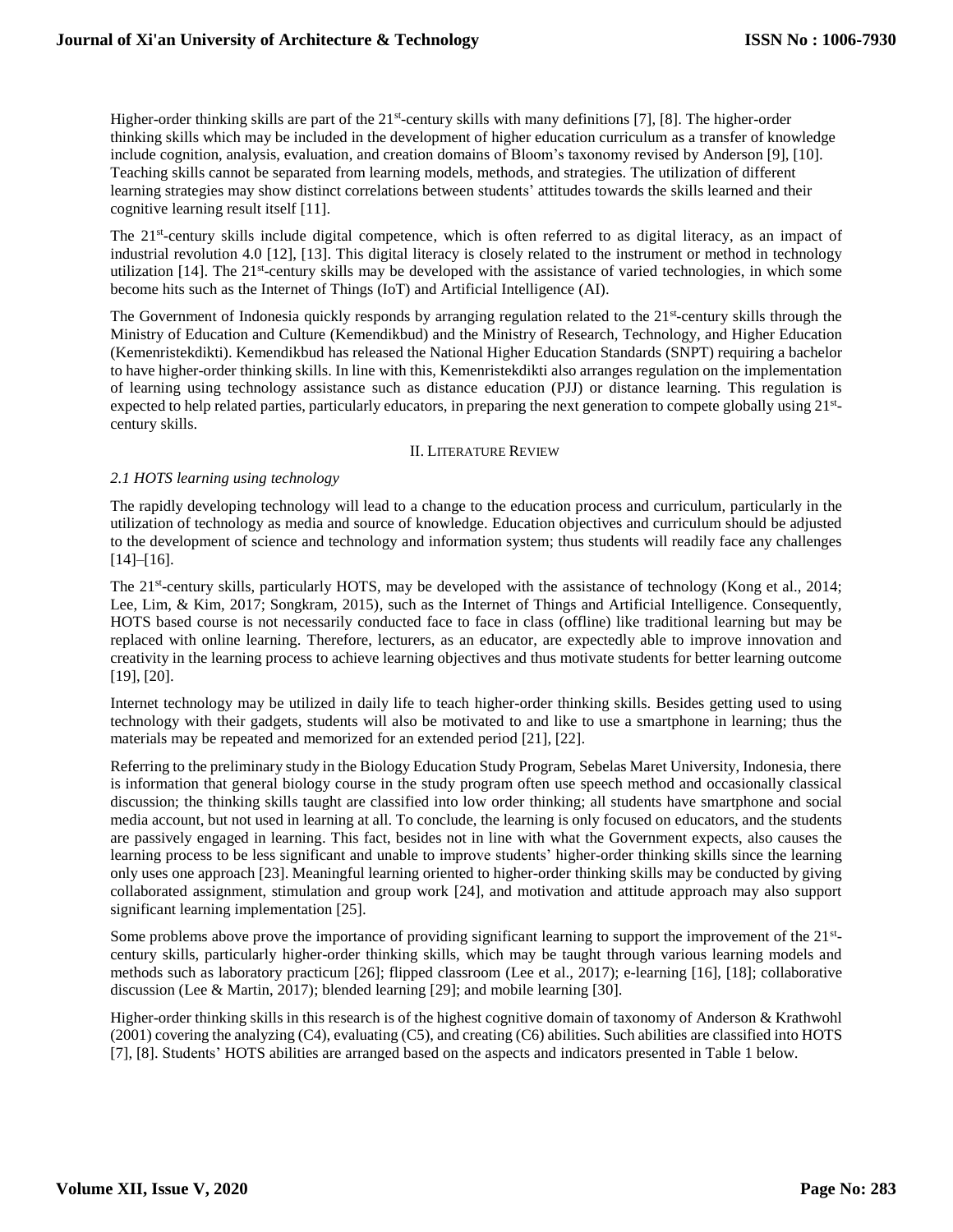| N <sub>o</sub> | Expected final ability                                       | Indicator                                                     |  |  |  |  |  |
|----------------|--------------------------------------------------------------|---------------------------------------------------------------|--|--|--|--|--|
|                | Students can analyze the basic                               | Describe biology as science which studies life conceptually   |  |  |  |  |  |
|                | concept of biology as science which                          | Categorize biology as science which studies life conceptually |  |  |  |  |  |
|                | studies life                                                 | Assess the natural characteristics of life conceptually       |  |  |  |  |  |
|                |                                                              | Criticize main themes in biology conceptually                 |  |  |  |  |  |
|                |                                                              | Design a concept map of hypothetical<br>science<br>process    |  |  |  |  |  |
|                |                                                              | metacognitively                                               |  |  |  |  |  |
|                |                                                              | Make a concept map of the relationship between main themes in |  |  |  |  |  |
|                |                                                              | biology conceptually                                          |  |  |  |  |  |
|                | Students can analyze the basic                               | Describe cell components conceptually                         |  |  |  |  |  |
|                | concept of cell as a system and its                          | Categorize cell anatomy conceptually                          |  |  |  |  |  |
|                | role in the advancement of biology                           | Assess genetic control process conceptually                   |  |  |  |  |  |
|                |                                                              | Criticize genetic control process conceptually                |  |  |  |  |  |
|                |                                                              | Design a concept map of protein production conceptually       |  |  |  |  |  |
|                | Make a concept map of the relationship of cell organelles in |                                                               |  |  |  |  |  |
|                |                                                              | endomembrane system conceptually                              |  |  |  |  |  |

Table 1. Outline of Higher-Order Thinking Skills

*2.2 Electronic learning cycle (e-LC) as a 21st -century learning model*

Based on the problem identification, a learning model which may integrate technology into learning and teach HOTS is needed, which exists with the electronic learning cycle (e-LC) learning model. This learning model integrates Learning Management System (LMS) technologies to collaborate various learning activities, not only collaborative discussion, assignment, and group work, but also assessment and evaluation. The e-LC learning model is oriented to TLC (Technology Learning Cycle) phases analyzed with TPACK (Technology, Pedagogical, Content, Knowledge) model framework [32] and may be applied through blended learning. The e-LC learning model phases include awareness, content, learning, application, sharing, and reflection, as presented in Figure 1 below.



Figure 1. e-LC learning model phases

The e-LC learning model is relevant to the collaborative learning theory approach by Kenneth Bruffee [33]. The concept of collaborative learning is a learning process that integrates various knowledge characteristics into a new knowledge group character [34], [35]. The collaborative learning theory is chosen since the e-LC learning model involves students' active participation and ignores differences in students' cognitive level. Also, the e-LC learning model has to learn online through Learning Management System Classroom, collaborated with traditional classroom face-to-face learning.

Each phase in the e-LC learning model cycle has specific HOTS-oriented activity. Besides, each step in this learning model directly integrates technology into learning. For more detail, see Table 2 below.

| Table 2. e-LC learning model's activities to improve students' HOTS |                                                                                                        |  |  |  |  |
|---------------------------------------------------------------------|--------------------------------------------------------------------------------------------------------|--|--|--|--|
| Phase                                                               | Learning activities                                                                                    |  |  |  |  |
| Phase 1                                                             | Execturer and student's login Classroom application. Lecturer logins as teacher and students log in as |  |  |  |  |
| Awareness                                                           | a student.                                                                                             |  |  |  |  |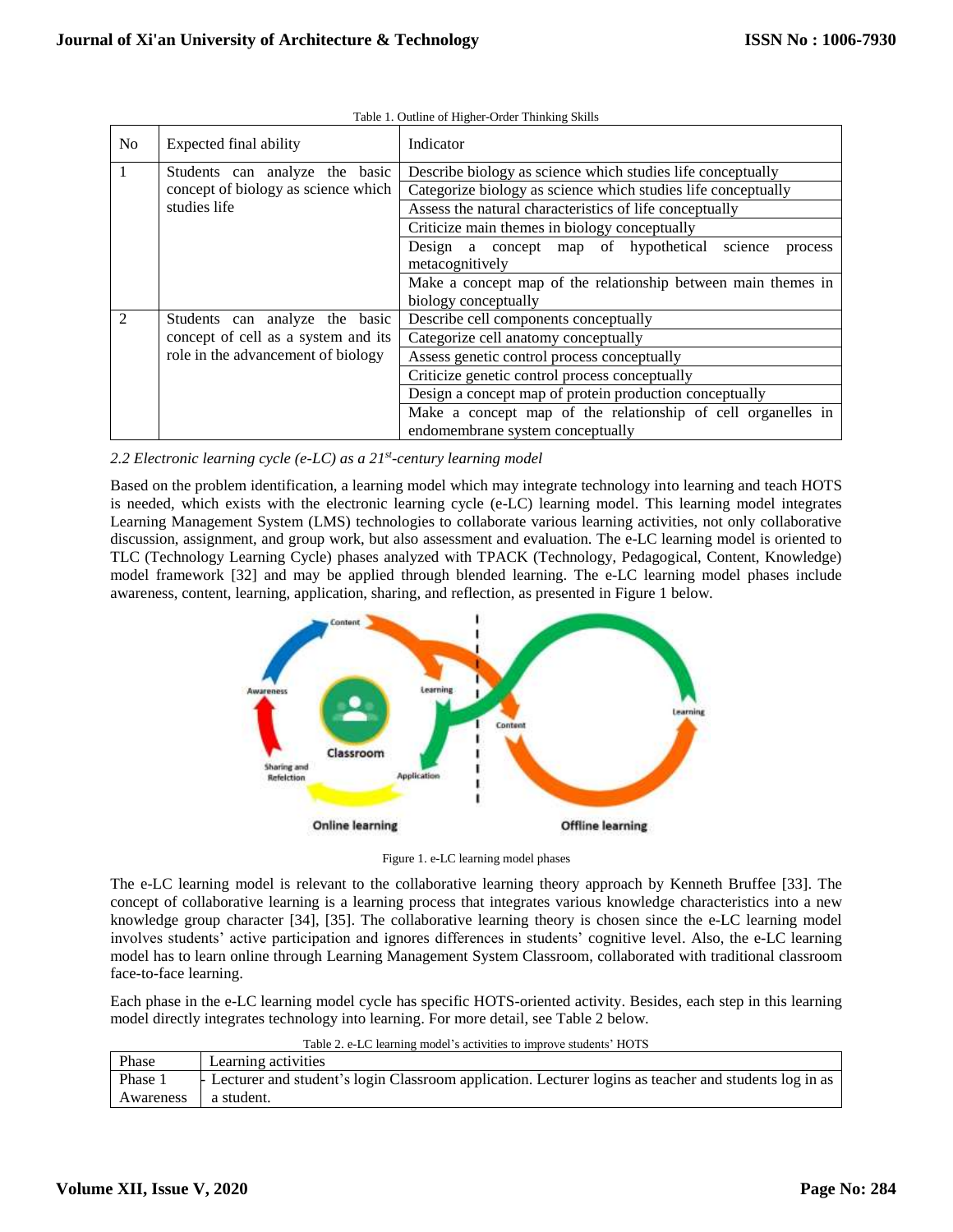|             | Students watch video/movie/animation.                                                                      |  |  |  |  |  |  |
|-------------|------------------------------------------------------------------------------------------------------------|--|--|--|--|--|--|
|             | Students discuss the video with the group.                                                                 |  |  |  |  |  |  |
|             | Students formulate problems and hypotheses based on the video.                                             |  |  |  |  |  |  |
|             | Students design a technology concept map to be used to answer the problems they have formulated.           |  |  |  |  |  |  |
| Phase 2     | Lecturer and students access e-module uploaded to the Classroom through smartphone/laptop/PC.              |  |  |  |  |  |  |
| Content     | Students review the e-module under the topic of discussion.                                                |  |  |  |  |  |  |
|             | Students observe the outcome of the practicum.                                                             |  |  |  |  |  |  |
| Phase 3     | Students discuss problem-solving under the e-module and practicum outcome (if any). Discussion             |  |  |  |  |  |  |
| Learning    | may be performed online and offline using the Classroom.                                                   |  |  |  |  |  |  |
|             | Students analyze the results of module review in correlation with the problem solving and practicum        |  |  |  |  |  |  |
|             | outcome (if any).                                                                                          |  |  |  |  |  |  |
| Phase 4     | Students collect information from the internet related to the results of the evaluation of the discussion. |  |  |  |  |  |  |
| Application | Students process information under the discussion results.                                                 |  |  |  |  |  |  |
|             | Students discuss and correlate information from the internet with the discussion results.                  |  |  |  |  |  |  |
|             | Students arrange report of discussion results (draft).                                                     |  |  |  |  |  |  |
|             | Students collect reports on the discussion results. Reports on discussion results and practicum reports    |  |  |  |  |  |  |
|             | are received through the Classroom.                                                                        |  |  |  |  |  |  |
| Phase 5     | Students hold presentations and question and answer sessions on the discussion results.                    |  |  |  |  |  |  |
| Sharing     | Students assess and communicate with other group's presentations.                                          |  |  |  |  |  |  |
| and         | Students evaluate answers on discussion results.                                                           |  |  |  |  |  |  |
| Reflection  | Students formulate important notes or matters.                                                             |  |  |  |  |  |  |
|             | Students conclude the discussion results.                                                                  |  |  |  |  |  |  |
|             | Students arrange a summary to be collected in the Classroom.                                               |  |  |  |  |  |  |
|             | Students perform self-evaluation in learning.                                                              |  |  |  |  |  |  |

The research conducted by Schlager (2016) proves that using LMS may facilitate any learning characters desired by students, teachers, parents, and technology experts. Song (2014), in his research using the *Edmodo* type of LMS, can implement a cooperative learning model. LMS facilitates the collaboration of both small groups and big groups [37], [38]. The results of research conducted by Zydney & Warner (2016) show that learning online generally only measures low-level cognitive ability and conceptual understanding. However, some also measure higher-order thinking skills, such as problem-solving, critical thinking, and creative thinking [6], [40], [41].

The e-LC learning model application may expectedly enhance students' higher-order thinking skills. Also, integration using the latest technology in the e-LC learning model application may expectedly provide new knowledge to the education world, particularly educators (lecturers), so that they will not only be oriented to conventional learning strategies, models and methods in empowering higher-order thinking skills, but also to using technology in learning. Educators' habits should be changed and directed to a higher level of the cognitive process with the assistance of technology to encourage and improve students' thinking skills.

Based on the background and description above, the research's problems are:

- (1) Is there a significant difference between before and after treatment with the e-LC learning model in HOTS improvement?
- (2) Is there a significant difference between the e-LC learning model and the conventional model in HOTS improvement?

# III. METHOD

# *3.1 Research Design*

This quasi-experimental research employs a nonequivalent pretest-posttest control group design. The research's population is the students of Biology Education Study Program, FKIP, Sebelas Maret University of the academic year 2019/2020. The samples consist of 55 students, which are taken with a simple random sampling technique and divided into two classes. One class is the experimental class (EC), which applies the e-LC learning model, and the other type is the conventional class (CC), which is the control group with design, as presented in Table 3 below.

| Group          | Pretest | ' reatment | Posttest |
|----------------|---------|------------|----------|
| EC             |         | $\lambda$  |          |
| $\overline{C}$ |         | $\Delta($  |          |

Table 3. Nonequivalent Pretest-Posttest Control Group Design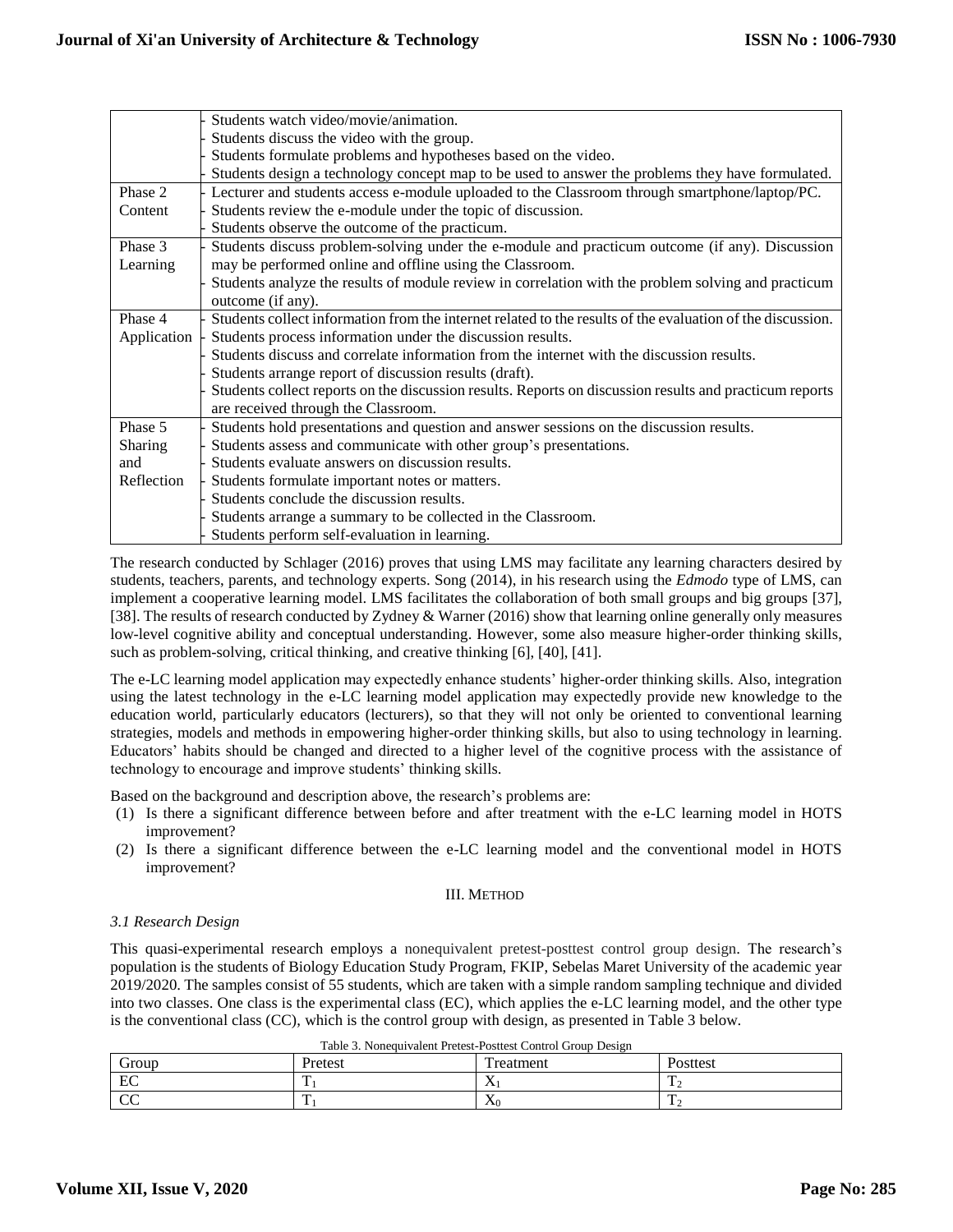# Information:<br> $T_1$  : Prete

 $T_1$  : Pretest<br> $T_2$  : Posttes

- $T_2$  : Posttest<br> $X_1$  : The e-Li
- $X_1$  : The e-LC learning model<br> $X_0$  : Conventional model (Directional) : Conventional model (Direct Instruction).

This research is conducted in two months with the subject of general biology in biology education from September to October 2019. The e-LC learning model is implemented based on learning phases and activities. The class is held once a week for 100 minutes each.

#### *3.2 Data Collection and Analysis*

The data are collected from the (pretest and posttest) cognitive test score of higher-order thinking skills. The multiplechoice test uses 24 test items with four alternative answers. The test instrument is valid and reliable. The validity is analyzed using construct validity, and each item's score will be declared valid if the t value is higher than 1.96 [42]. The construct validity result shows that the t value of each item is higher than 1.96, indicating that each test item has significant validity. Cronbach's alpha analysis method is employed to analyze the reliability value, in which the generally acceptable standard minimum reliability value is .65 [43]. The coefficient resulted from Cronbach's alpha test is .78, indicating that the reliability value is high.

The data are analyzed using a t-test analysis to determine the significant difference in the mean score of e-LC learning implemented. A prerequisite test is conducted to determine the normality and homogeneity of data variance. The data analysis is performed using SPSS.

#### IV. RESULT AND DISCUSSION

#### *4.1 Result*

The result of the test on students' higher-order thinking ability shows that the pretest scores of CC and EC are almost equal. The CC class's pretest means the score is 51.24, and the posttest means the score is 55.66, while the EC class's pretest means the score is 51.23, and the posttest mean score is 69.54, as presented in Table 4.

| Class       |    | Pretest           |            | Posttest |            |
|-------------|----|-------------------|------------|----------|------------|
|             | ΙN | Mean              | Std. Error | Mean     | Std. Error |
| EC          | 26 | 51 72<br>ر، ۱۰۷ ر | 1.640      | 69.54    | 1.563      |
| $\sim$<br>w | 29 | 51.24             | 1.926      | 55.66    | 2.097      |

Table 4. The Pretest and Posttest Scores of Students' HOTS

Based on the Kolmogorov-Smirnov normality test, both classes' pretest and posttest scores are significant, with p > .05; thus, the scores of all tests are normally distributed as presented in Table 5 below.

| Table 5. Normality Test Result |                                 |                  |    |                |  |  |  |
|--------------------------------|---------------------------------|------------------|----|----------------|--|--|--|
| Tests of Normality             |                                 |                  |    |                |  |  |  |
|                                | Kolmogorov-Smirnov <sup>a</sup> |                  |    |                |  |  |  |
|                                | Model                           | <b>Statistic</b> | df | Sig.           |  |  |  |
| Test                           | <b>EC</b> Pretest               | .099             | 26 | $.200^{\circ}$ |  |  |  |
|                                | <b>EC</b> Posttest              | .158             | 26 | .094           |  |  |  |
|                                | <b>CC</b> Pretest               | .113             | 29 | $.200*$        |  |  |  |
|                                | <b>CC</b> Posttest              | 136              | 29 | $.183*$        |  |  |  |

Besides the normality test, a homogeneity test is also conducted to the two classes for both pretest and posttest scores. The homogeneity test scores in Table 6 show that the significance of the pretest is .371 and of the posttest is .120.

| Table 6. Homogeneity Test Result       |      |  |           |        |  |  |  |
|----------------------------------------|------|--|-----------|--------|--|--|--|
| Test of Homogeneity of Variance        |      |  |           |        |  |  |  |
| df2<br>df1<br>Sig.<br>Levene Statistic |      |  |           |        |  |  |  |
| Pretest                                | .813 |  | - م<br>ЭJ | $\sim$ |  |  |  |
| 53<br>2.503<br>120<br>Posttest         |      |  |           |        |  |  |  |

Both pretest and posttest have significance value > .05, indicating that both classes' pretest and posttest scores have the same or homogenous variance. Since the normality test and homogeneity test are met, a t-test may be employed to test both groups' mean scores. The t-test result in Table 7 shows that there is a difference in the mean between before and after the application of the e-LC learning model.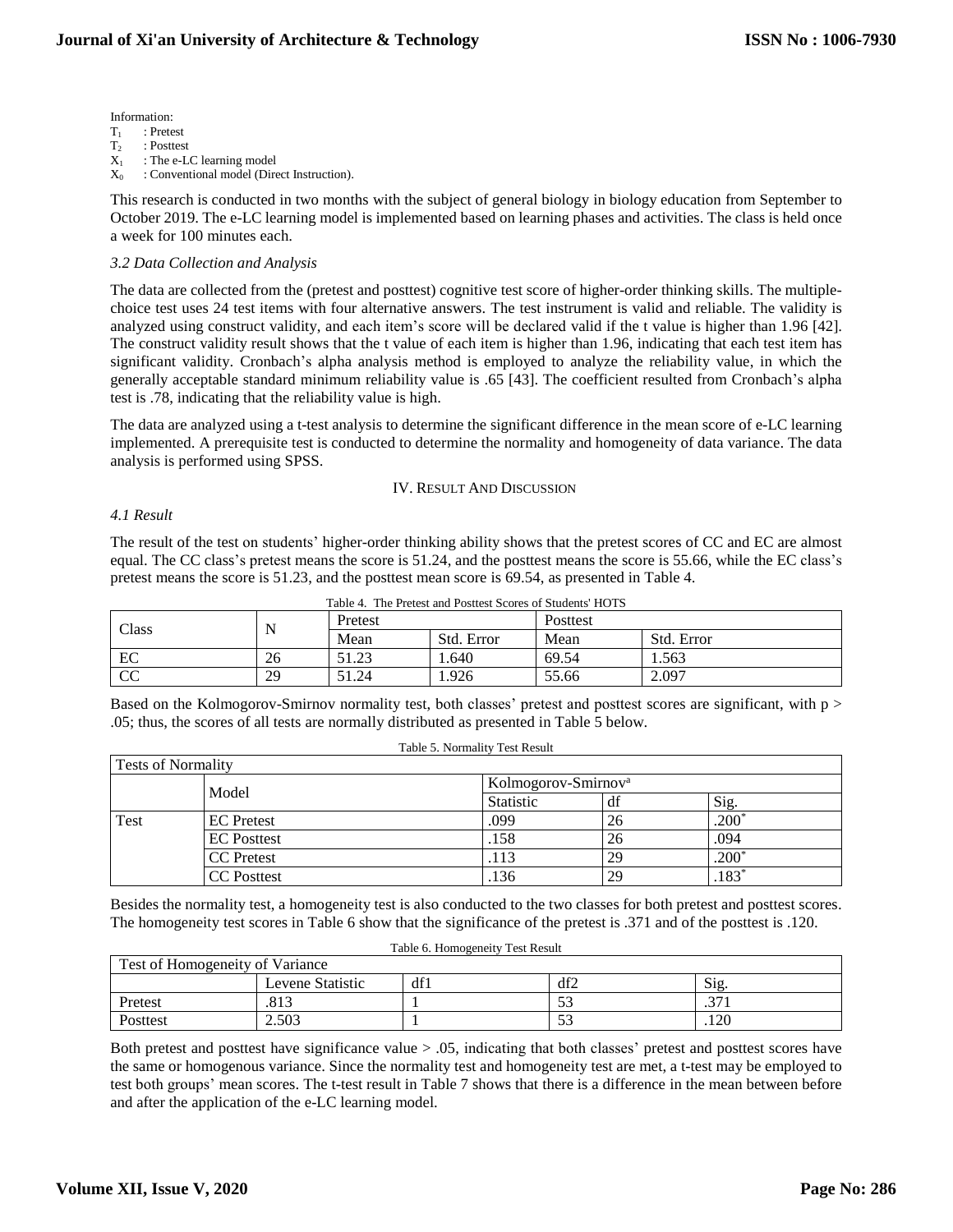| Paired Sample Test |                                    |      |                   |              |       |          |    |                 |
|--------------------|------------------------------------|------|-------------------|--------------|-------|----------|----|-----------------|
|                    |                                    | Mean | Std.<br>Deviation | Std.<br>Mean | Error |          | df | Sig. (2-tailed) |
| Pair               | EC Pretest - EC Posttest   -18.308 |      | 12.425            | $-7.513$     |       | $-7.513$ |    | .000            |

Table 7. Result of pretest and posttest mean score

The t-test result shows that the significance value is .000 ( $pc$  .05), indicating that there is a very significant mean difference between before and after the application of the e-LC learning model. In conclusion, the e-LC learning model influences the improvement of students' HOTS.

This research's main objective is to compare the effectiveness of the e-LC learning model and the conventional learning model in improving students' HOTS. To examine this, both learning models are tested for mean value. Table 8 below shows the result of the mean test for the EC posttest and CC posttest.

| $\frac{1}{2}$ and the result of the mean test for the EC position and CC position. |  |                                                              |                   |  |  |  |  |  |
|------------------------------------------------------------------------------------|--|--------------------------------------------------------------|-------------------|--|--|--|--|--|
|                                                                                    |  | Table 8 Result of a mean test of EC posttest and CC posttest |                   |  |  |  |  |  |
| Independent Sample Test                                                            |  |                                                              |                   |  |  |  |  |  |
|                                                                                    |  |                                                              | $Sig. (2-tailed)$ |  |  |  |  |  |

HOTS  $\begin{array}{|c|c|c|c|c|c|c|c|} \hline 5.210 & 53 & 000 \hline \end{array}$ Based on Table 8, the significance value is .000 ( $p < .05$ ), indicating a very significant difference in EC posttest mean, and CC posttest mean. We may conclude that the e-LC learning model is better than the conventional model in improving students' HOTS. For more detail, observe the bar chart of the percentage of achievability of each indicator



Figure 2. Bar chart of the percentage of achievability of students' HOTS indicators

# *4.2 Discussion*

Based on the research results, the application of the e-LC model significantly influences the improvement of students' HOTS. The explanation of the difference in the results between EC (the e-LC learning model application) and CC (Direct Instruction learning model) is that the e-LC learning model application may be easily accessed everywhere and any time by educators and students, thus it may be applied through blended learning. The reason is that the e-LC learning model's philosophy is electronic learning [21], [39], [44]–[49]. Information provided in the e-LC learning model application may be accessed accurately, since it is directly given by the primary source, which may be accessed or cross-checked online [21], [44], [50], [51].

The e-LC learning model is able to improve independent learning and problem-solving abilities since the stimulus developed in the awareness phase forces students to find their problem-solving method [21], [50], [52], [53]. In addition, the e-LC learning model is able to improve students' learning motivation since the learning process uses smartphone from the beginning to the end of learning [54]–[59]. Through the e-LC learning model, students'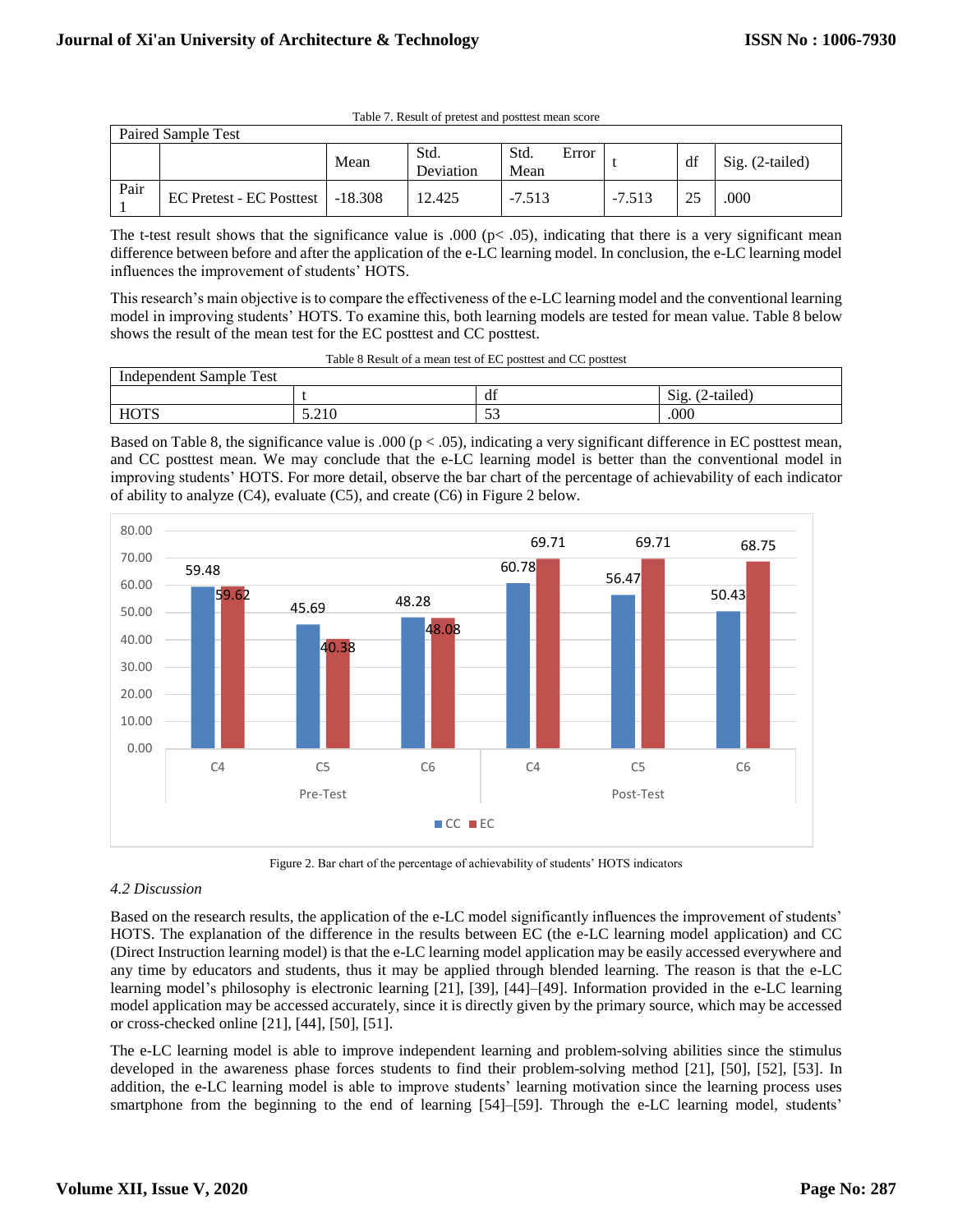confidence in using e-learning supporting program or application improves since the application is used continuously throughout learning, thus they will use the app without any difficulty (Abdelaziz et al., 2011; Chapman-Waterhouse, Silva-Fletcher, & Whittlestone, 2017; Chiang, Yang, & Hwang, 2014; Magen-Nagar & Shonfeld, 2017).

Students may memorize materials in the e-LC learning model for a long time since they may be accessed through smartphones [21], [22]. The e-LC learning model may be implemented on a big scale and monitor all assessment processes authentically (Bernard, Borokhovski, Schmid, Tamim, & Abrami, 2014; García-Marco, 2017; O'Flaherty & Phillips, 2015). The e-LC learning model allows improvement of academic interaction between students and between students and educator that it starts with offline classroom discussion and is followed with online discussion [21], [44], [49], [52], [64]–[66].

The e-LC learning model may improve a good collaboration between students and between educators and thus allow research [44], [66]–[69]. The e-LC learning model facilitates the renewal of learning material contents that they may be directly renewed through smartphone [44], [50], [51], [61], [70]. According to Squillante, Wise, & Hartey (2014), LMS's communication feature is an essential point as the advantage of using Classroom as LMS. Discussion may be performed in small and big groups in the Classroom communication forum. Classroom communication forum also allows communication between educators and students, students and educators, and educators and educators. Students may discuss learning materials, assignments, and exam materials.

The e-LC learning model is designed and developed to be applied to blended learning. Increasing smartphone usages by educators and students may be utilized in learning activities. Educators and students may negotiate the timing of learning online and learning offline. Educators should have had a syllabus and lesson plan as a guide to learning implementation, but for flexibility of technology usage and laboratory results that need discussion, it is possible to change learning activities as necessary.

The e-LC learning model may provide assistance activity for reflection of learning implemented in the sharing and reflection phase as the final phase of the e-LC learning model. This reflection becomes a critical point for correction in the next meeting. Some of the essential points are, among others, related to learning activity implemented, learning materials discussed in teaching and learning activity, method or process of assessing students in various learning activities, and the Classroom application program itself, whether it has effectively achieved the expected objective. Self-reflection implementation is divided into three in time, which are after learning, after mid-term semester exam, and final semester exam. Therefore, lecturers' competence improvement should be implemented in the form of an organized e-LC learning model in teaching practice. Lecturers play a strategic and determining role in the success of education derived from their academic competence.

#### V. CONCLUSION

Based on the research results, this research concludes that the application of the electronic Learning Cycle (e-LC) learning model significantly influences the improvement of higher-order thinking skills. The e-LC learning model is effective in improving higher-order thinking skills. Thus, e-LC learning model implementation is a good strategy as an effort to enhance students' HOTS. It is essential to teach the e-LC learning model to students to prepare and provide them to apply to learn well. Based on the research, we suggest that systematic efforts to improve students' HOTS, design learning activities, evaluate and promote learning through the e-LC learning model's phases are needed. Also, the e-LC learning model may become a reference for other educational institutions to improve students' HOTS.

The results of this research imply that it is necessary to apply the e-LC learning model integrated with biology courses as collaborative learning. Such effort influences how students represent, receive, negotiate, and interpret information virtually, which will later affect the students' assessment and evaluation processes. Collaborative learning allows the creation of a new scenario in learning where students collaborate at a distance in planning and completing a joint assignment with other students. Educator, in this case, serves only as a guide and partner in learning, instead of giving a speech in the classroom. Students learn that technology-supported collaborative learning class prioritizes the generation of learning products, such as learning how to analyze information from different sources.

#### **Acknowledgment**

We gratefully thank for the scholarship of BUDI LPDP Ministry of Finance of the Republic of Indonesia who has financed this research.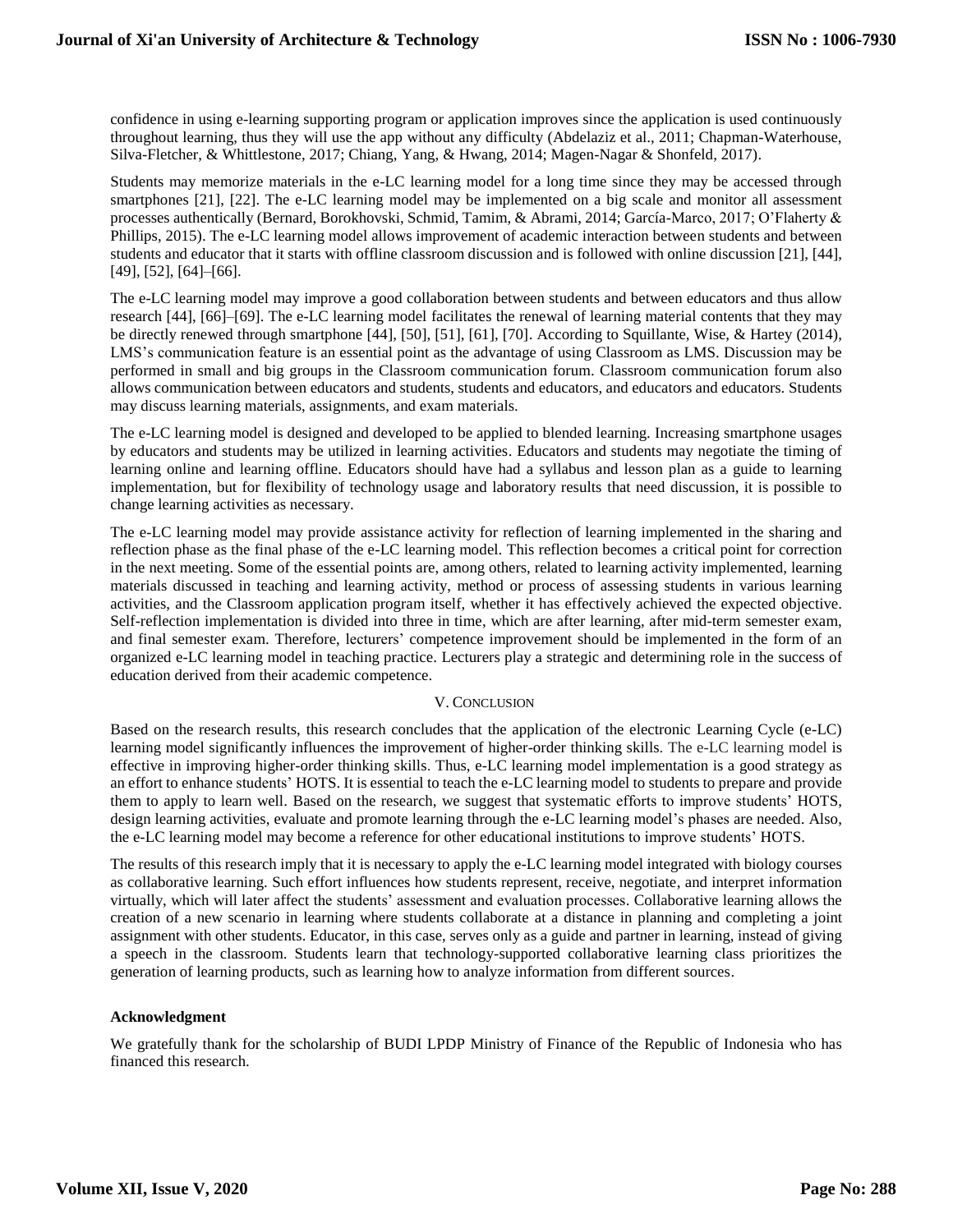#### REFERENCES

- [1] M. Binkley *et al.*, "Defining Twenty-First Century Skills," in *Assessment and teaching of 21st century skills: Methods and approach*, P. Griffin, B. McGaw, and E. Care, Eds. Dordrecht: Springer, 2012, pp. 17–66.
- [2] M. Binkley *et al.*, "Defining Twenty-First Century Skills," in *Assessment and Teaching of 21st Century Skills*, Victoria: Springer Dordrecht, 2012, pp. 17–66.
- [3] M. Kubiatko, "Effect of active learning on perception of and performance in science subjects," *J. Balt. Sci. Educ.*, vol. 16, no. 4, pp. 444– 445, 2017.
- [4] F. J. King, L. Goodson, and F. Rohani, *Higher order thinking skills, assessment and evaluation educational series*. Tallahassee: FL: Florida State University, 2015.
- [5] G. Van den Berg, "The use of assessment in the development of higher-order thinking skills," vol. 1, no. 2, pp. 279–294, 2008.
- [6] J. E. Barnett and A. L. Francis, "Using higher order thinking questions to foster critical thinking : a classroom study," *Educ. Psychol.*, vol. 32, no. 2, pp. 201–211, 2012.
- [7] E. Pappas, O. Pierrakos, and R. Nagel, "Using Bloom's Taxonomy to teach sustainability in multiple contexts," *J. Clean. Prod.*, vol. 48, pp. 54–64, Jun. 2013.
- [8] G. M. Saido, S. Siraj, A. B. Bin Nordin, and O. S. A. Amedy, "Higher Order Thinking Skills Among Secondary School Students in Science Learning," *Malaysian Online J. Educ. Sci.*, vol. 3, no. 3, pp. 13–20, 2015.
- [9] R. M. Masigno, "Enhancing Higher Order Thinking Skills in a Marine Biology Class through Problem-Based Learning," *Asia Pacific J. Multidiscip. Res.*, vol. 2, no. 5, pp. 1–6, 2014.
- [10] J. L. S. Ramos, B. B. Dolipas, and B. B. Villamor, "Higher Order Thinking Skills and Academic Performance in Physics of College Students : A Regression Analysis," *Int. J. Innov. Interdiscip. Res.*, no. 4, pp. 48–60, 2013.
- [11] N. Kristiani, H. Susilo, and D. C. Aloysius, "The correlation between attitude toward science and cognitive learning result of students in different biology learnings," *J. Balt. Sci. Educ.*, vol. 14, no. 6, pp. 723–732, 2015.
- [12] W. Techataweewan and U. Prasertsin, "Development of digital literacy indicators for Thai undergraduate students using mixed method research," *Kasetsart J. Soc. Sci.*, pp. 1–7, 2017.
- [13] A. N. Çoklar, N. D. Yaman, and I. K. Yurdakul, "Information literacy and digital nativity as determinants of online information search strategies," *Comput. Human Behav.*, vol. 70, pp. 1–9, 2017.
- [14] E. van Laar, A. J. A. M. van Deursen, J. A. G. M. van Dijk, and J. de Haan, "The relation between 21st-century skills and digital skills: A systematic literature review," *Comput. Human Behav.*, vol. 72, pp. 577–588, 2017.
- [15] B. Csapó, J. Ainley, R. E. Bennett, T. Latour, and N. Law, "Technological issues for computer-based assessment," in *Assessment and teaching of 21st century skills*, P. Griffin, E. Care, and B. McGaw, Eds. Dordrecht: Springer, 2012, p. 358.
- [16] S. C. Kong *et al.*, "E-learning in school education in the coming 10 years for developing 21st century skills: Critical research issues and policy implications.," *Educ. Technol. Soc.*, vol. 17, no. 1, pp. 70–78, 2014.
- [17] J. Lee, C. Lim, and H. Kim, "Development of an instructional design model for flipped learning in higher education," *Educ. Technol. Res. Dev.*, vol. 65, no. 2, pp. 427–453, 2017.
- [18] N. Songkram, "E-learning System in Virtual Learning Environment to Develop Creative Thinking for Learners in Higher Education," *Procedia - Soc. Behav. Sci.*, vol. 174, pp. 674–679, 2015.
- [19] S. Ramdiah, Abidinsyah, M. Royani, and Husamah, "Understanding, planning, and implementation of HOTS by senior high school biology teachers in Banjarmasin-Indonesia," *Int. J. Instr.*, vol. 12, no. 1, pp. 425–440, 2019.
- [20] K. Skilling, J. Bobis, A. J. Martin, J. Anderson, and J. Way, "What secondary teachers think and do about student engagement in mathematics," *Math. Educ. Res. J.*, vol. 28, no. 4, pp. 545–566, 2016.
- [21] M. Abdelaziz, S. S. Kamel, O. Karam, and A. Abdelrahman, "Evaluation of E-learning program versus traditional lecture instruction for undergraduate nursing students in a faculty of nursing," *Teach. Learn. Nurs.*, vol. 6, no. 2, pp. 50–58, 2011.
- [22] C. Wankel and P. Blessinger, *Increasing Student Engagement and Retention in e-Learning Environments: Web 2.0 and Blended Learning Technologies*. Bingley: Emerald Group Publishing Limited, 2013.
- [23] C. Johnson *et al.*, "Using Design-Based Research to Develop Meaningful Online Discussions in Undergraduate Field Experience Courses," *Int. Rev. Res. Open Distance Learn.*, vol. 18, no. 6, pp. 36–53, 2017.
- [24] M. A. Chatti, M. Jarke, and M. Specht, "The 3P Learning Model Success Factors for TEL Models The 3P Learning Model," vol. 13, pp. 74–85, 2010.
- [25] O. Bälter, M. Cleveland-innes, K. Pettersson, M. Scheja, and M. Svedin, "Student approaches to learning in relation to online course completion," *Can. J. High. Educ.*, vol. 43, no. 3, pp. 1–18, 2013.
- [26] C.-Y. Liu, C.-J. Wu, W.-K. Wong, Y.-W. Lien, and T.-K. Chao, "Scientific modeling with mobile devices in high school physics labs," *Comput. Educ.*, vol. 105, pp. 44–56, 2017.
- [27] Afandi and Sajidan, *Stimulasi Keterampilan Berpikir Tingkat Tinggi-Konsep dan Implementasinya dalam Pembelajaran Abad 21*, Edisi 1. Surakarta: UNS Press, 2017.
- [28] J. Lee and L. Martin, "Investigating students' perceptions of motivating factors of online class discussions," *Int. Rev. Res. Open Distance Learn.*, vol. 18, no. 5, pp. 148–172, 2017.
- [29] P. Wannapiroon, "Development of Research-based Blended Learning Model to Enhance Graduate Students' Research Competency and Critical Thinking Skills," *Procedia - Soc. Behav. Sci.*, vol. 136, pp. 486–490, 2014.
- [30] Y.-T. Sung, K.-E. Chang, and T.-C. Liu, "The effects of integrating mobile devices with teaching and learning on students' learning performance: A meta-analysis and research synthesis," *Comput. Educ.*, vol. 94, pp. 252–275, 2016.
- [31] L. W. Anderson and D. R. Krathwohl, *A Taxonomy for Learning, Teaching, and Assessing: A Revision of Bloom's Taxonomy of Educational of Objectives*. United States of America: Addison Wesley Longman, 2001.
- [32] C. Utama, Sajidan, J. Nurkamto, and Wiranto, "Using TPACK as a framework to analyze TLC model," in *Journal of Physics: Conference Series*, 2019, vol. 1175, no. 1.
- [33] K. A. Bruffee, "Sharing Our Toys: Cooperative Learning Versus Collaborative Learning," *Chang. Mag. High. Learn.*, vol. 1, no. 27, pp. 12–18, 1995.
- [34] P. Belanoff and K. A. Bruffee, "Collaborative Learning: Higher Education, Interdependence, and the Authority of Knowledge.," *J. Higher Educ.*, vol. 66, no. 4, pp. 483–485, 1995.
- [35] J. Kelly, "Collaborative Learning: Higher Education, Interdependence, and the Authority of Knowledge by Kenneth Bruffee: A Critical